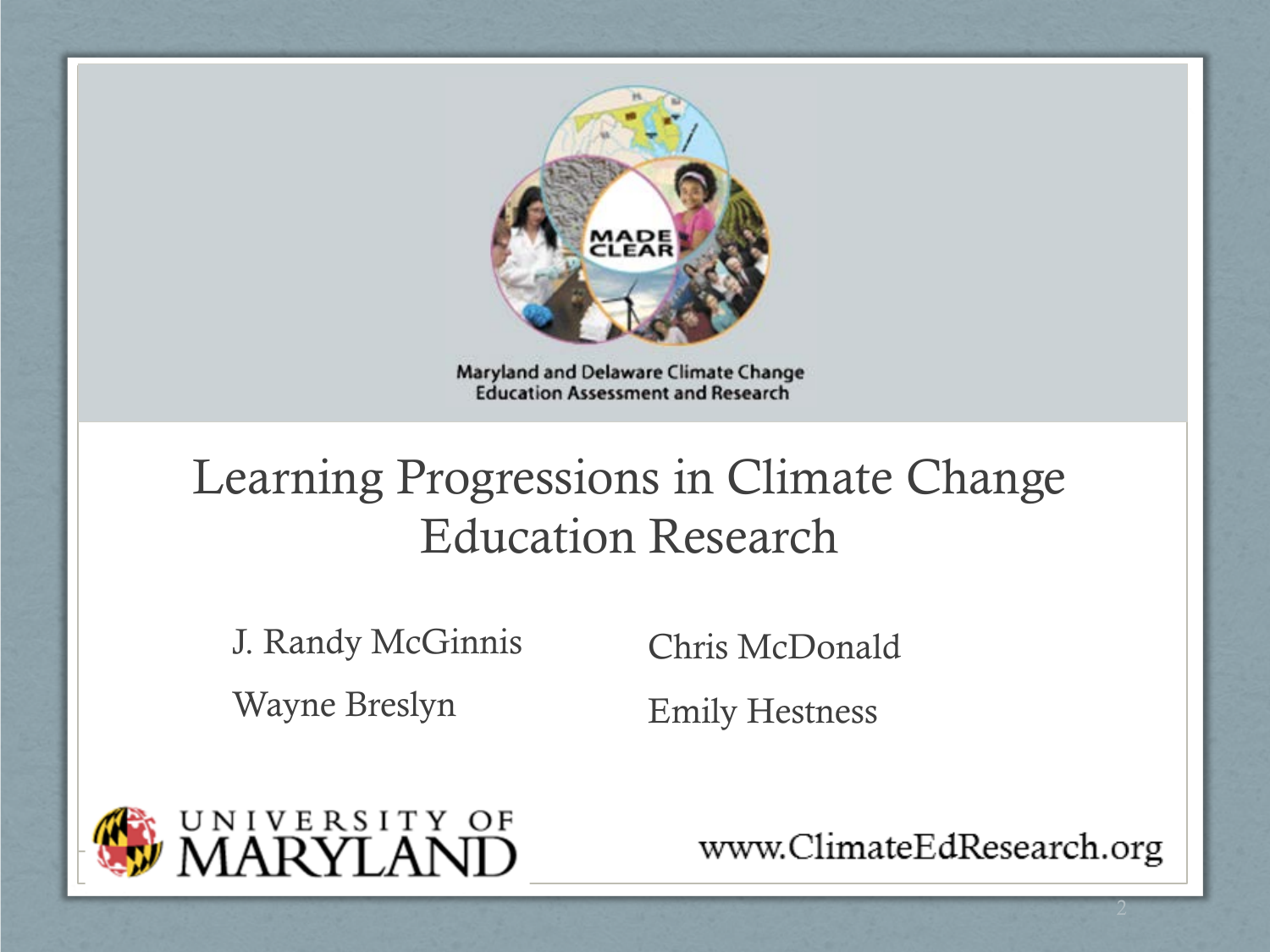# Project Overview



**Maryland and Delaware Climate Chang** Education Assessment and Rese

- Maryland and Delaware Climate Change Education, Assessment, and Research (MADE CLEAR)
- 5-year project supported by NSF Phase II Climate Change Education Partnership (CCEP) grant
- Partners include:
	- Core institutions in DE and the University System of MD
	- Maryland and Delaware Departments of Education
	- Maryland Public Television









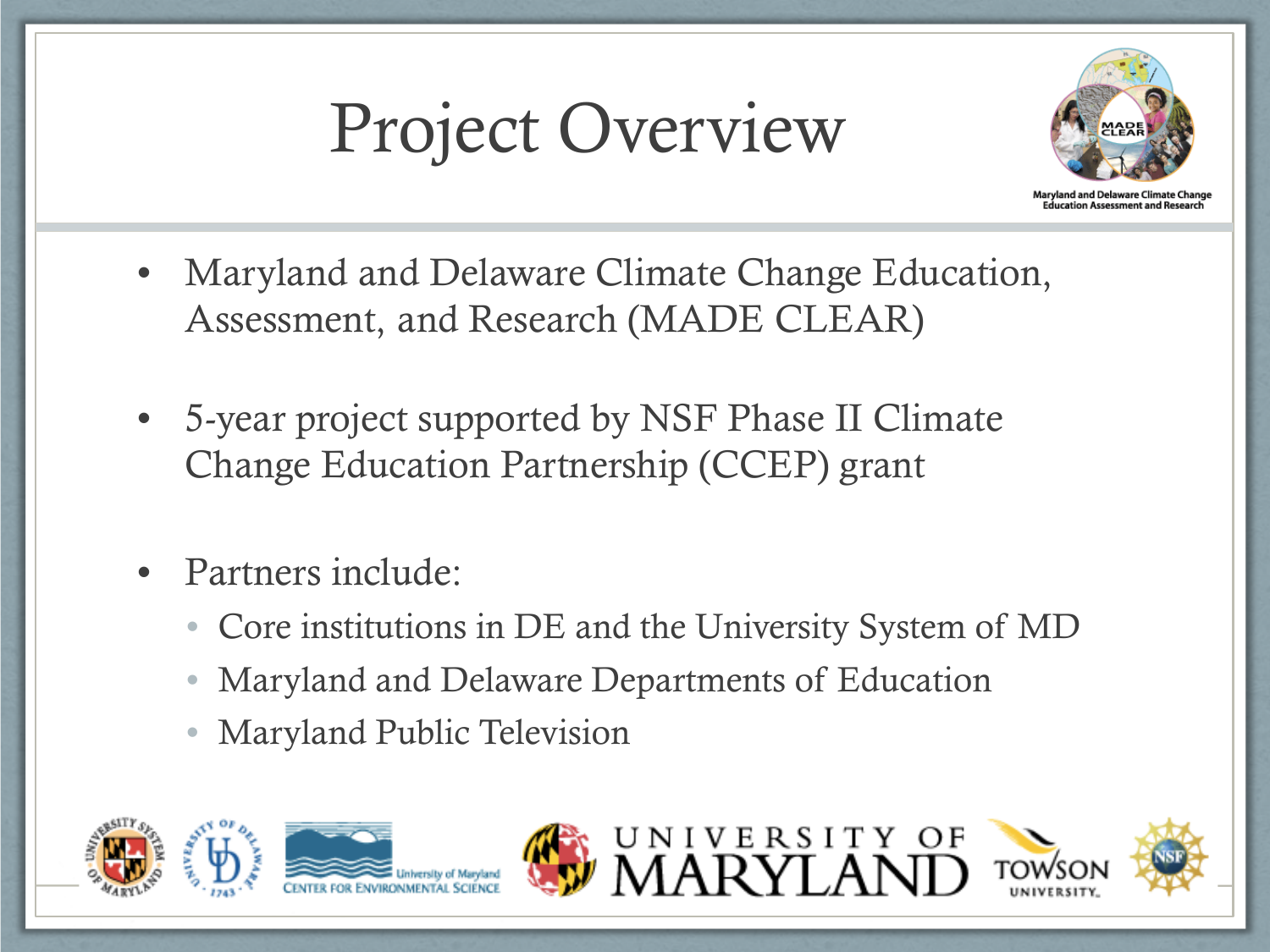# Research Goals with Learning Progressions



To investigate:

- 1. how teaching a particular climate change impact helps students in a particular geographic region to learn about climate change science.
- 2. how teachers can use these hypothetical learning progressions to teach about climate change science.
- 3. growth over time of students' knowledge of climate change.

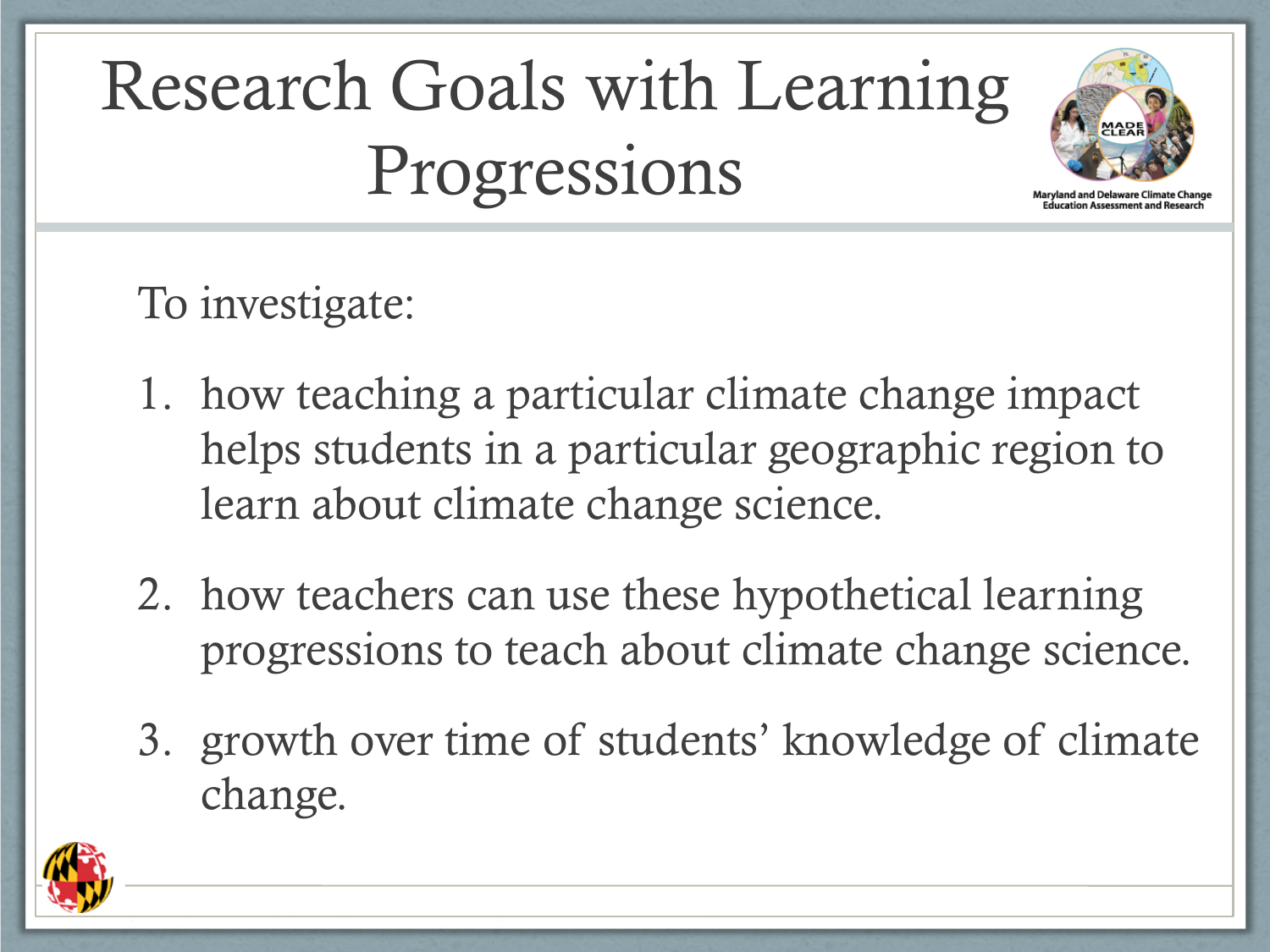### Learning Progressions



Maryland and Delaware Climate Change Education Assessment and Res

"Fundamentally speaking, LPs are hypothetical constructs that model learning in a domain. They include conjectures about the type, number, and order of levels (or steps) learners go through as they develop expertise in the domain." (Shea & Duncan, 2012)

"… are seen as *de riguere* strategies for formulating and developing environments of learning that align curriculum, instruction and assessment." (Duschl et al., 2011)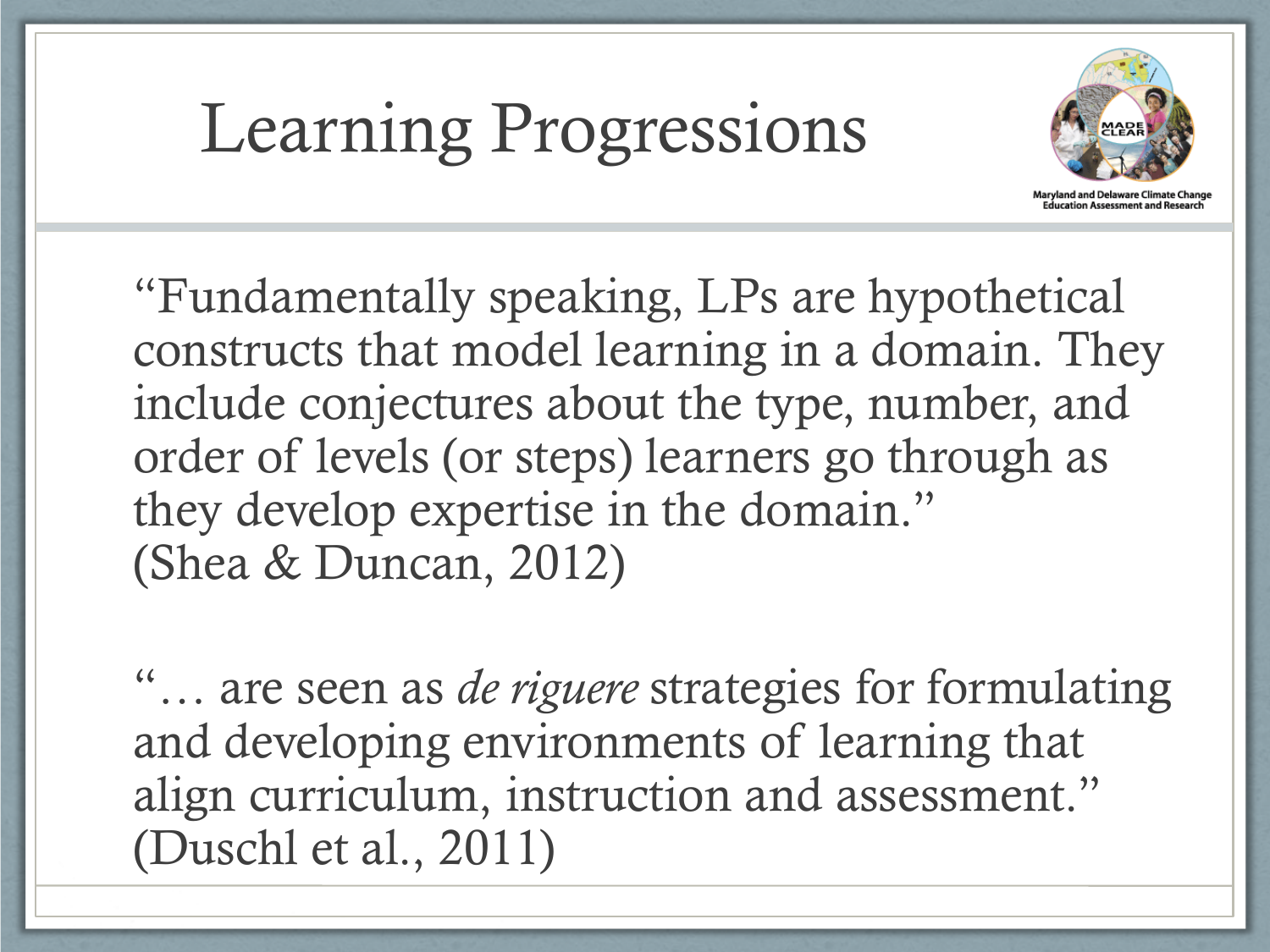### Learning to Ride a Bike: What Knowledge is Needed to Keep Progressing

#### More advanced understanding over time.







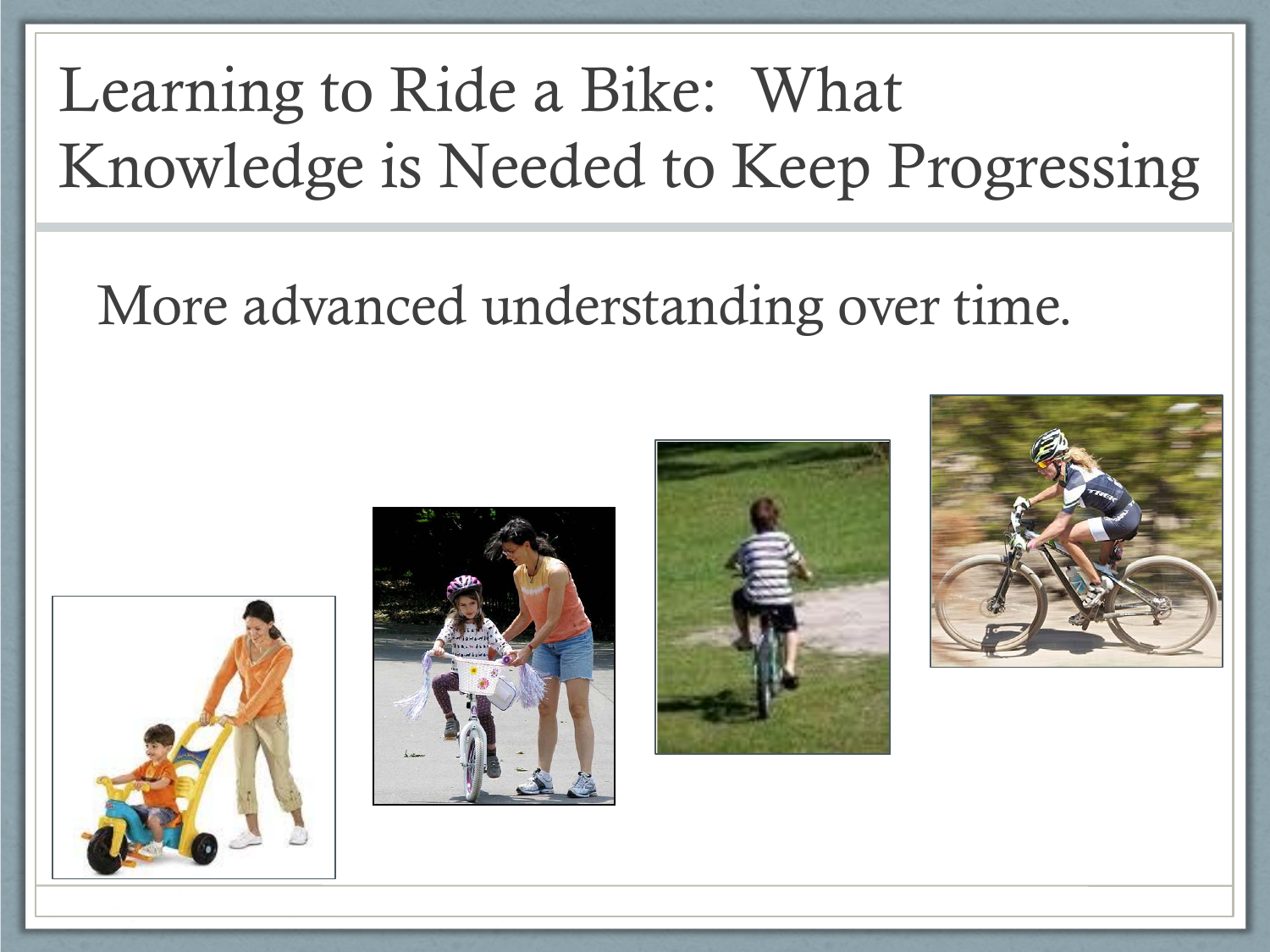# Three Climate Change Learning Progressions



**Maryland and Delaware Climate Change Education Assessment and Research** 

1. Extreme Weather



#### 2. Sea Level Rise



#### 3. Urban Heat Island Effect



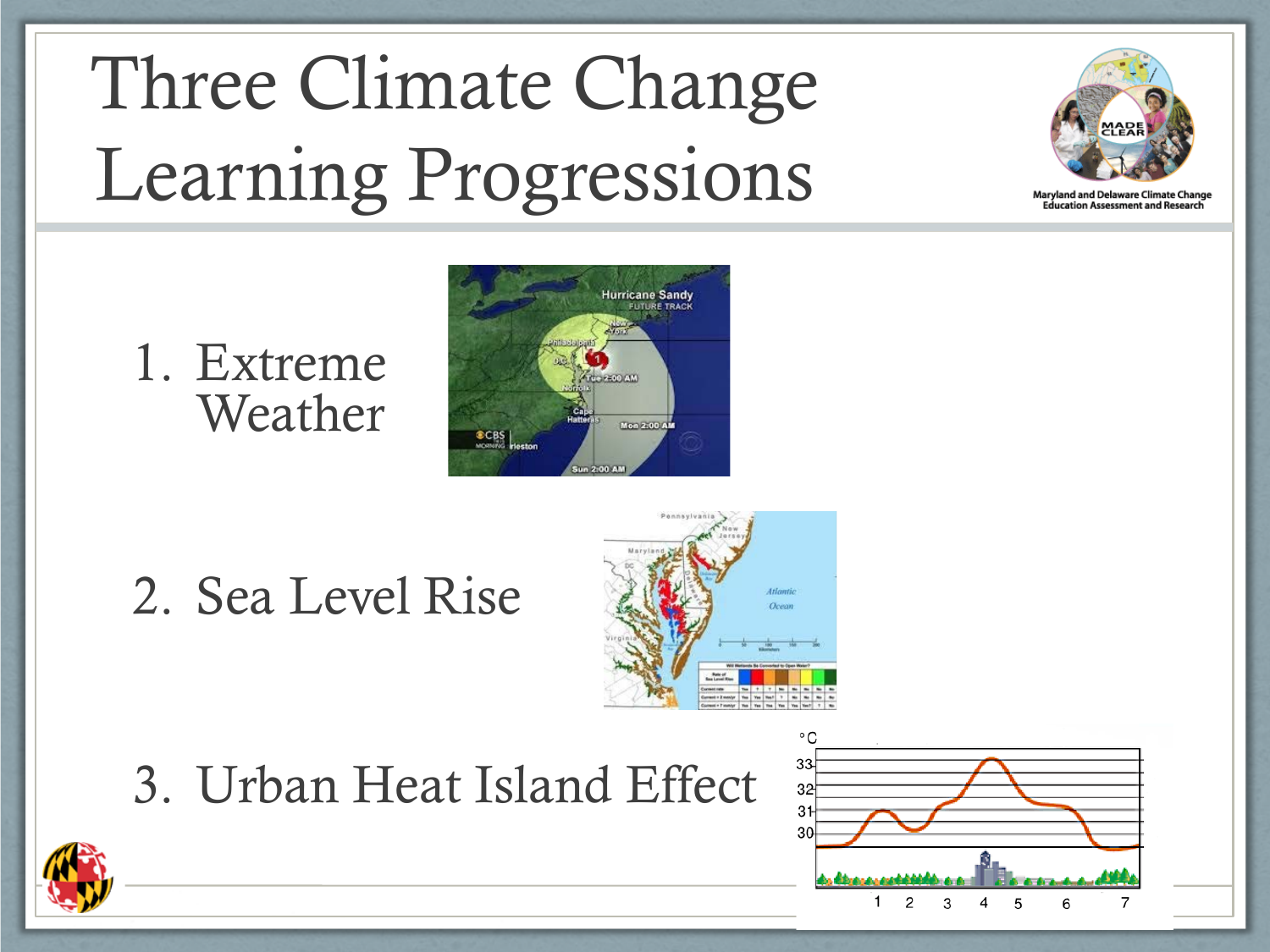### Background



land and Delaware Climate Change **Education Assessment and Researc** 

Our hypothetical learning progressions are structured based on Andy Anderson's research team's work on carbon cycling (2009) and energy (2012).

The NGSS provided guidance on core disciplinary climate change constructs and impacts.

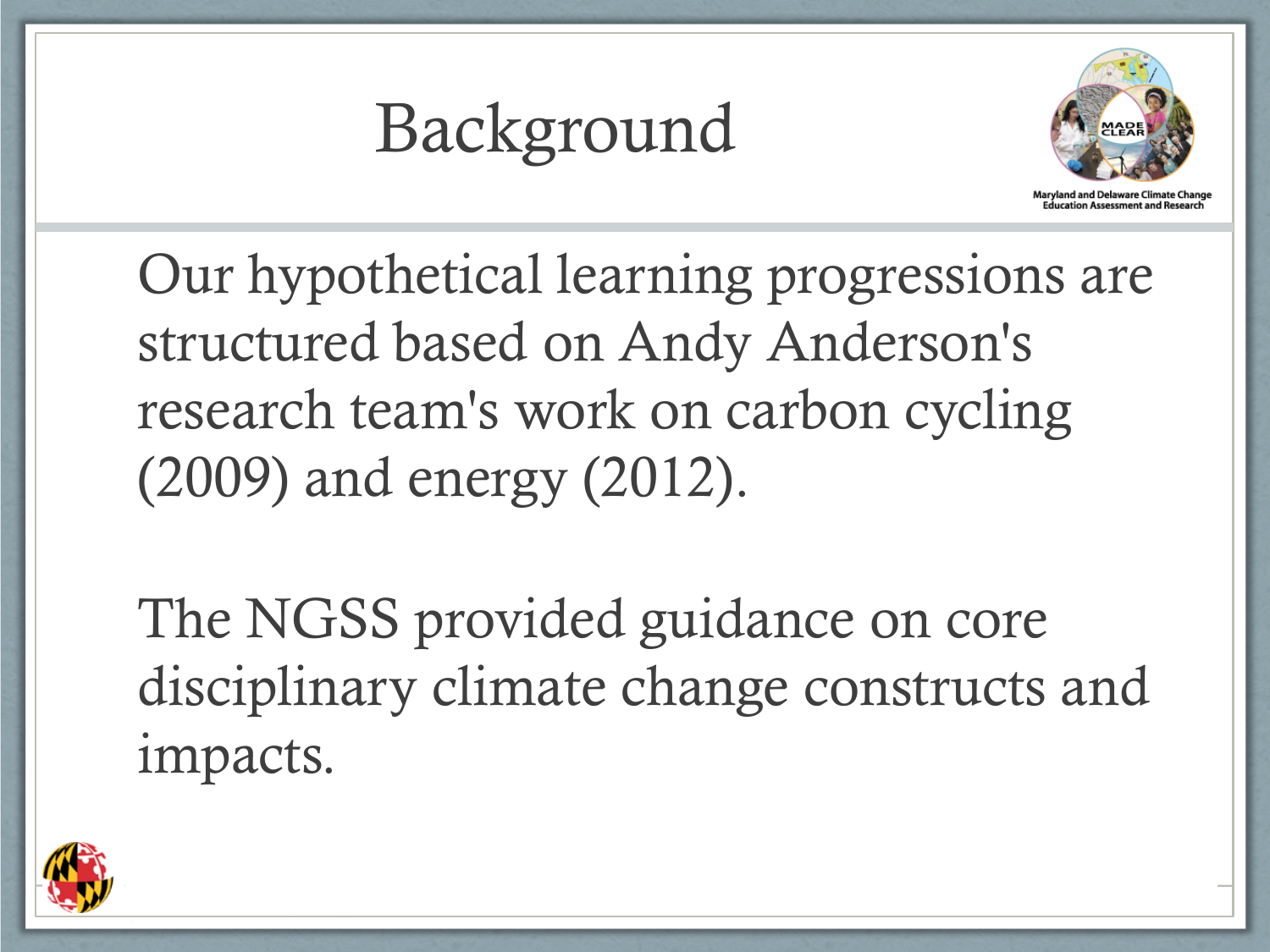Example Progression: Sea Level Rise



**Education Assessment and Res** 

For Sea Level Rise we have four components to our hypothetical learning progression:

- Causes • Mechanisms
- Impacts • Representations

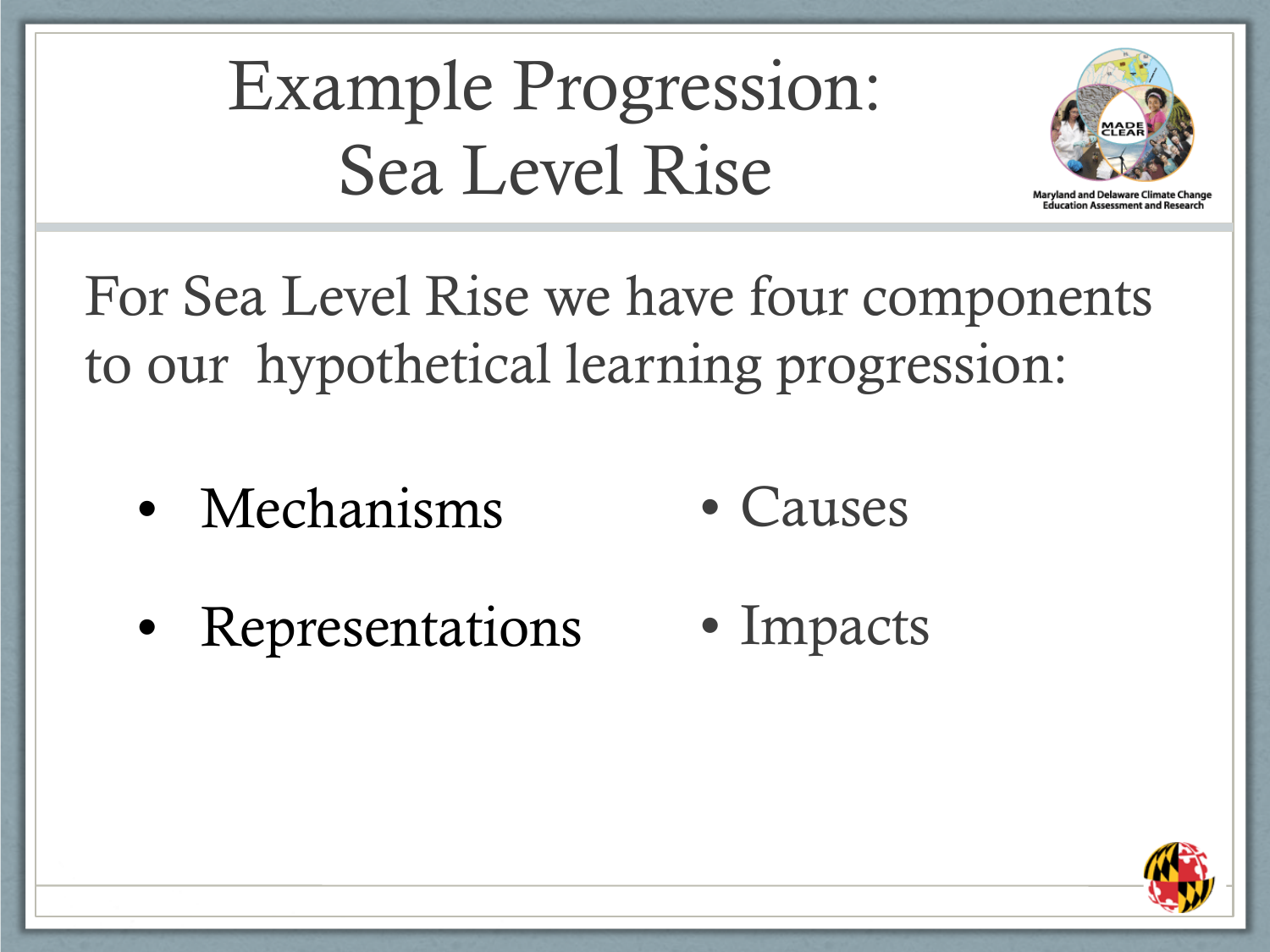# Example Progression: Sea Level Rise



#### The following is a draft hypothetical learning progression for the *Impacts of Sea Level Rise*.*\**

| <b>Potential SLR LP</b><br>indicator about impacts | I1: Students identify that<br>an impact of sea level | I2: Students understand<br>that sea level is | <b>I3: Students understand</b><br>that local impacts of sea | I4: Students understand<br>that local sea level |
|----------------------------------------------------|------------------------------------------------------|----------------------------------------------|-------------------------------------------------------------|-------------------------------------------------|
|                                                    |                                                      |                                              |                                                             |                                                 |
| of sea level rise                                  | rise is that some land in                            | projected to rise in the                     | level changes can                                           | changes can differ from                         |
|                                                    | coastal areas and islands                            | future and are able to                       | differ, but cannot                                          | global trends based on                          |
| "I" stands for impacts                             | will be underwater                                   | identify a limited                           | explain primary factors                                     | regional variations in                          |
|                                                    | though they are not able                             | number of specific                           | that can cause this                                         | factors such as                                 |
|                                                    | to elaborate on specific                             | consequences, though                         | difference. Students are                                    | geographic uplift or                            |
|                                                    | consequences of sea                                  | they do not understand                       | able to elaborate on                                        | subsidence and ocean                            |
|                                                    | level rise.                                          | that sea level change                        | specific consequences                                       | currents. Students are                          |
|                                                    |                                                      | will have local effects                      | of sea level rise such as                                   | able to elaborate on                            |
|                                                    |                                                      | including those related                      | loss of habitat, in-land                                    | specific consequences of                        |
|                                                    |                                                      | to storm surge.                              | flooding during storms,                                     | local sea level rise.                           |
|                                                    |                                                      |                                              | property loss, and                                          | Students recognize that                         |
|                                                    |                                                      |                                              | erosion.                                                    | sea level rise projections                      |
|                                                    |                                                      |                                              |                                                             | are based on available                          |
|                                                    |                                                      |                                              |                                                             | data and may be lower or                        |
|                                                    |                                                      |                                              |                                                             | higher than predicted.                          |
|                                                    |                                                      |                                              |                                                             |                                                 |
|                                                    |                                                      |                                              |                                                             |                                                 |

\* Based on our review of the NGSS. Still needs to be empirically validated.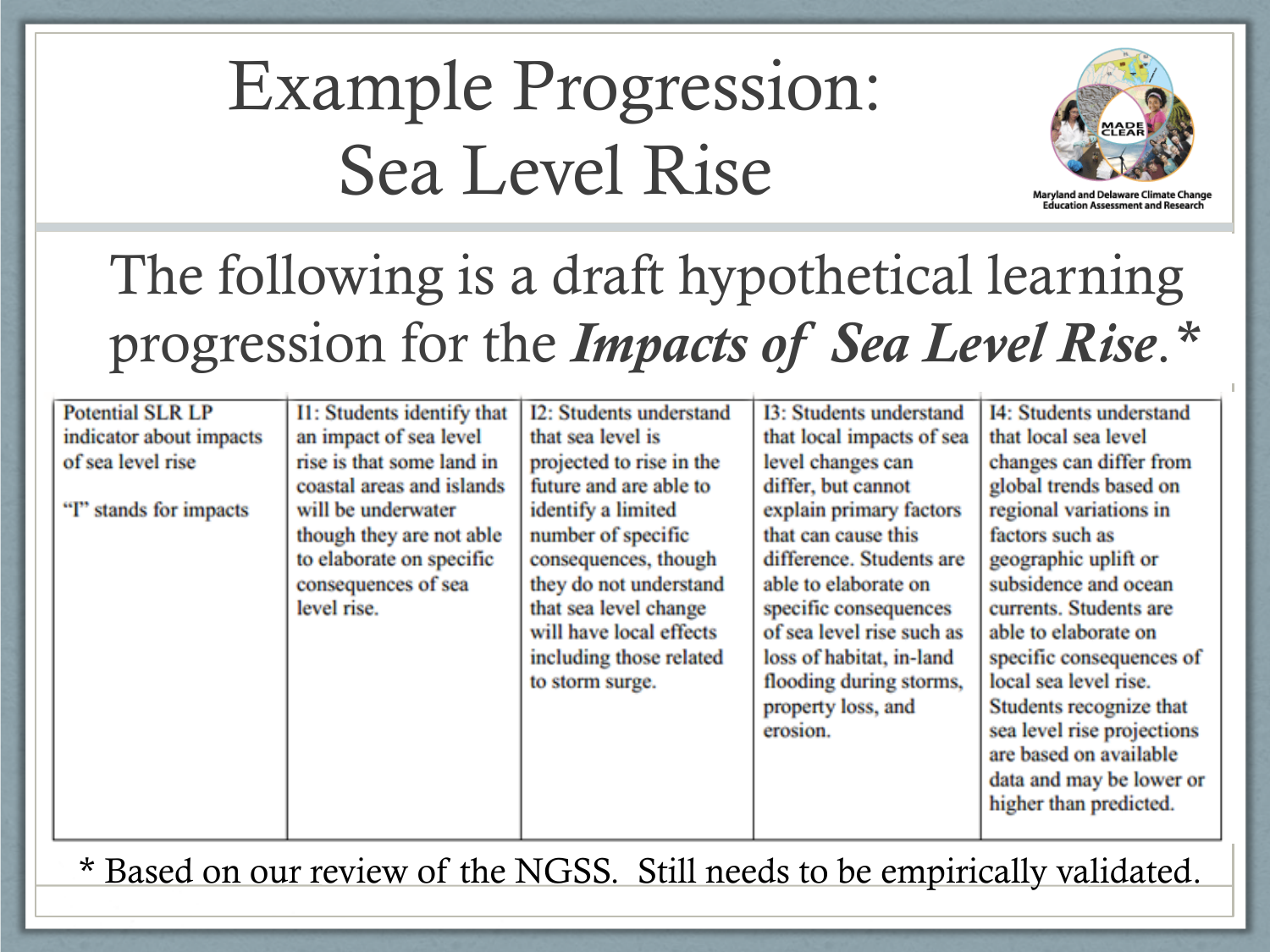# Impacts of Sea Level Rise Level 1



**Education Assessment and Res** 

Students identify that an impact of sea level rise is that some land in coastal areas and islands will be underwater, though they are not able to elaborate on specific consequences of sea level rise.

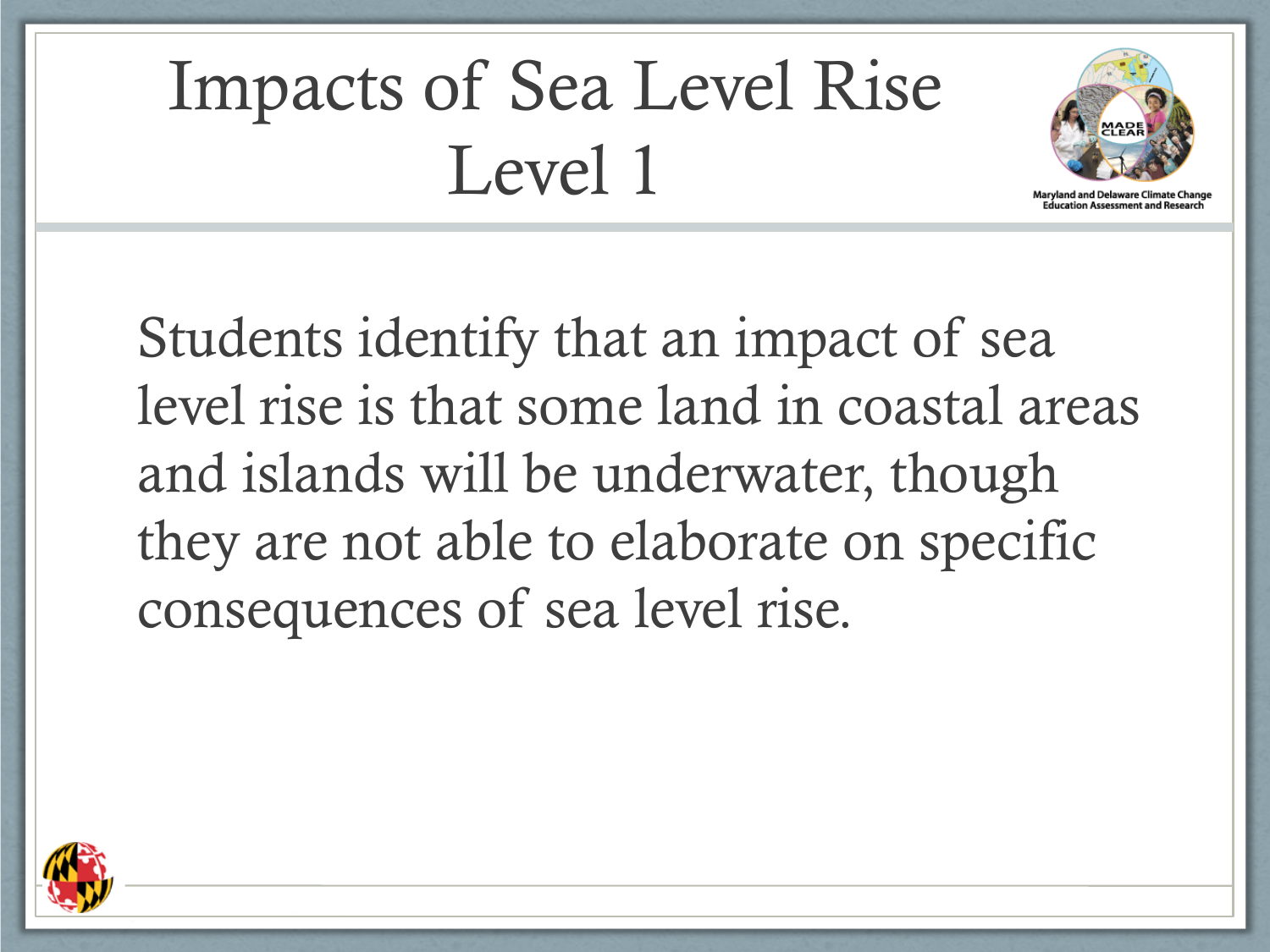# Impacts of Sea Level Rise Level 4



Students understand that local sea level changes can differ from global trends based on regional variations in factors such as geographic uplift or subsidence and ocean currents. Students are able to elaborate on specific consequences of local sea level rise. Students recognize that sea level rise projections are based on available data and may be lower or higher than predicted.

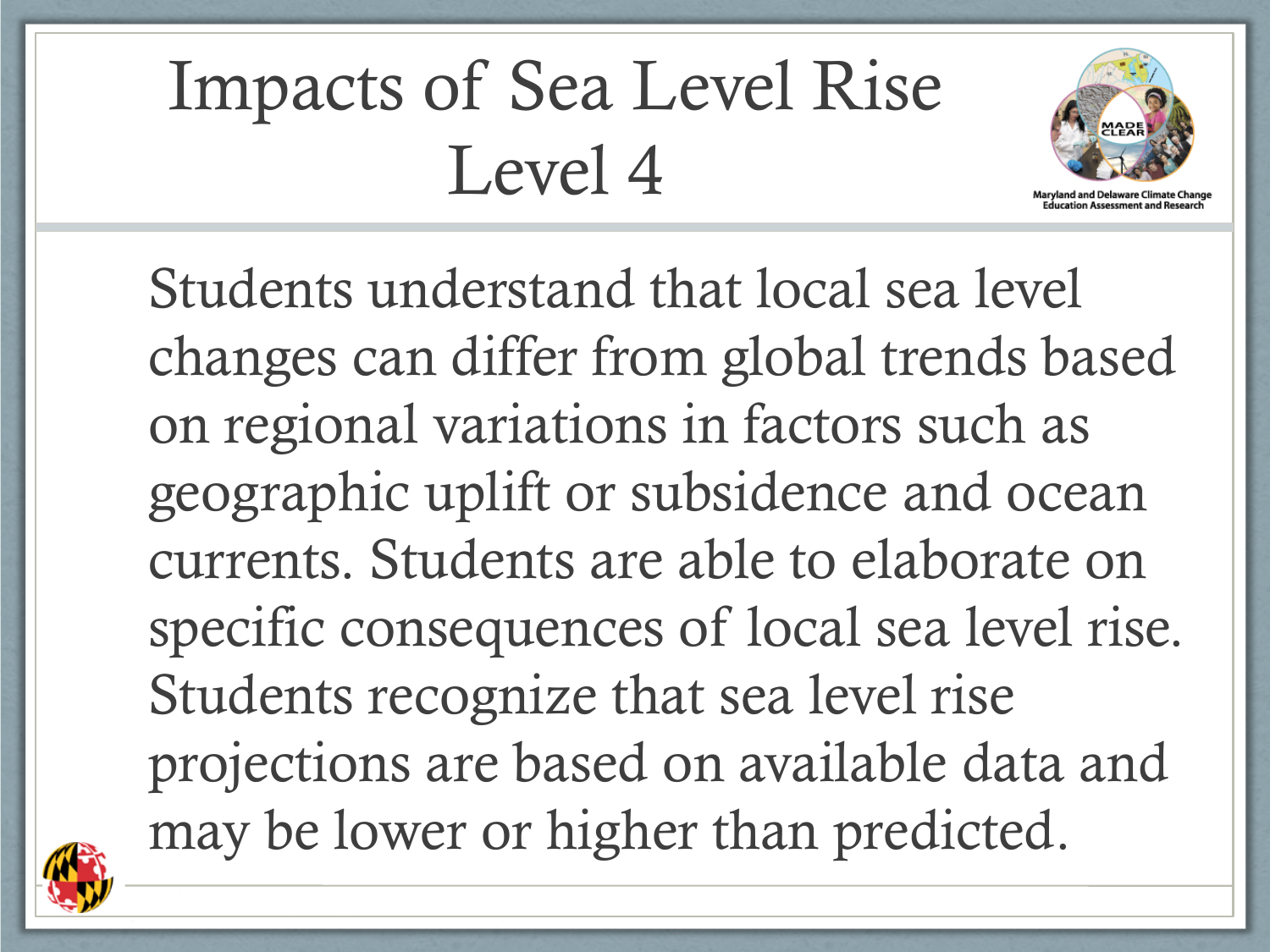### Data Collection



ducation Assessment and Re

Data collection and analysis often consists of different methods at different points in research (Shea & Duncan, 2011).

In addition to the use of interviews, observations, and instructional interventions the validation work of Neumann et al. (2013) has influenced our research.

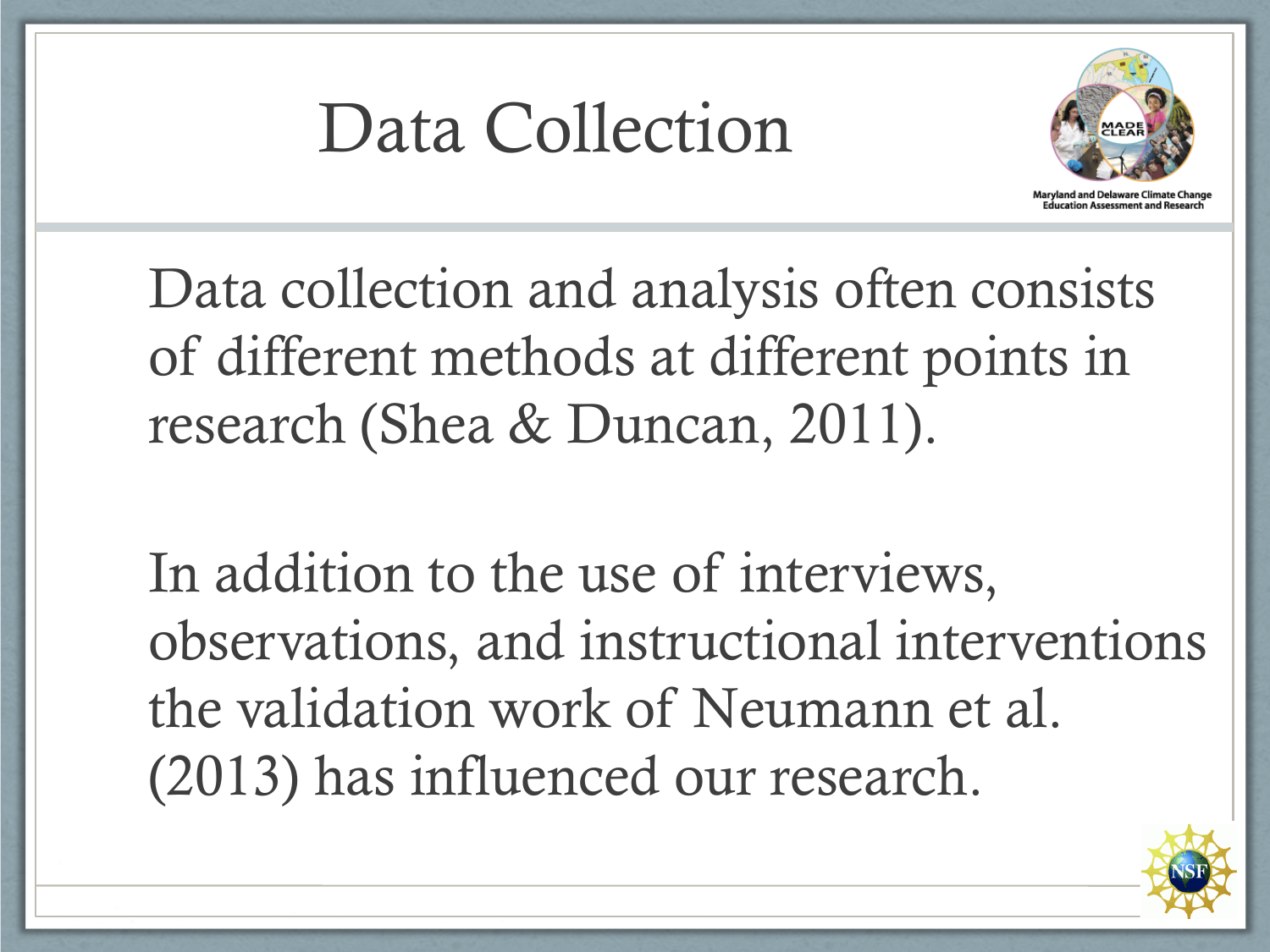

# Sample Assessment Instrument Question



*How would the land in the picture above be impacted if the sea level were to rise by one meter?* The picture above shows an aerial view of a coastal land area that is projected to experience significant sea level rise.

- A. There will be no change since the land will also rise.
- B. Some or all of the land will become submerged by water.
- C. There will be no change since sea water will spread out around the land.
- D. Some of the land that was originally under water would no longer be under water.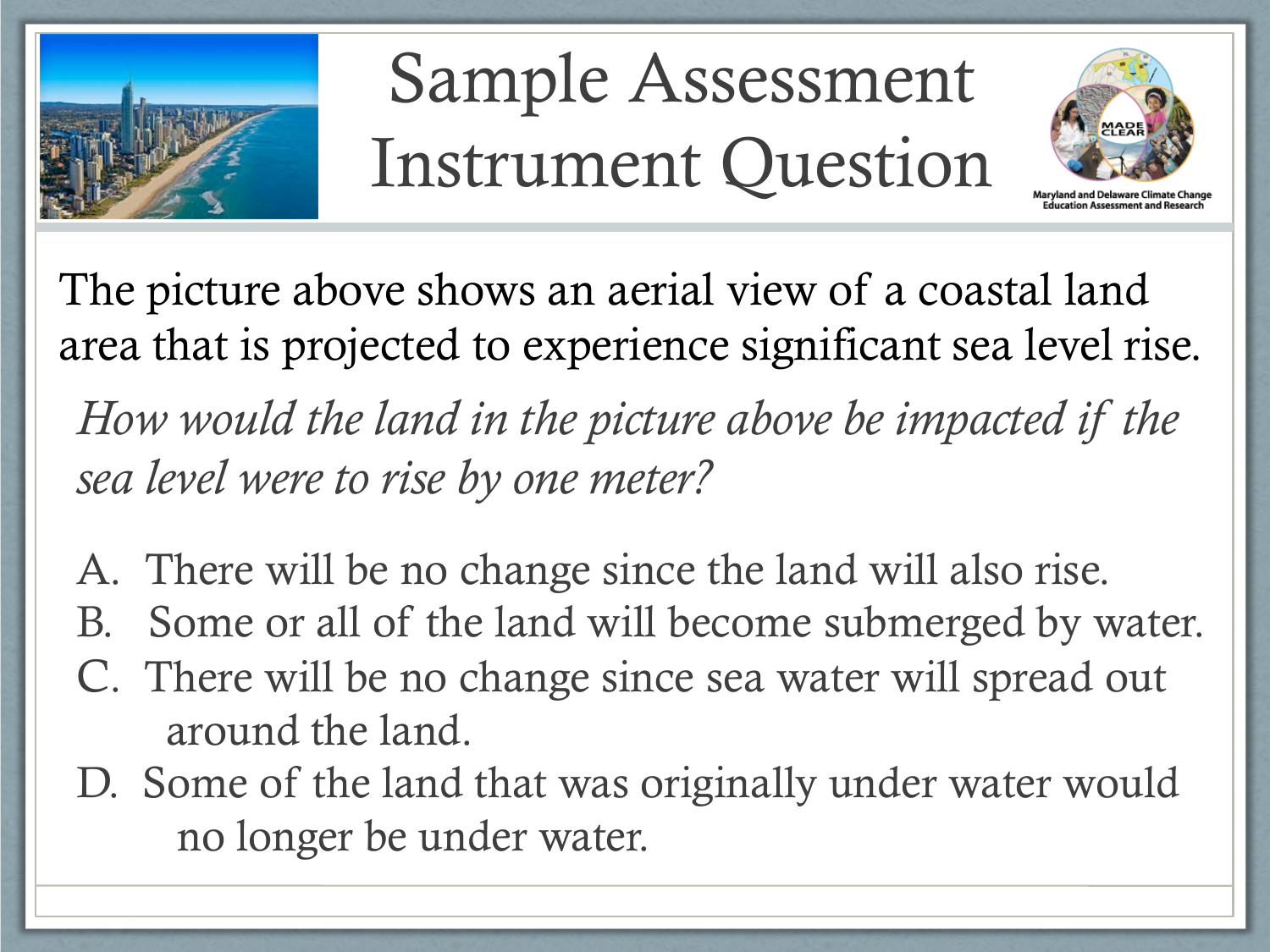

# Sample Assessment Instrument Question



The graph above represents sea level rise projections based on several different scientific models.

*Which of the following is the best description of the scientific projections of sea level rise in the above graph?*

- A. Sea level rise projections are based on available data and may be lower or higher than predicted.
- B. Sea level rise projections are based on available data and tell us the exact amount sea level will rise.
- C. Sea level rise projections are not reliable because they are based on scientists' opinions, which can be wrong.
- D. Sea level rise projections are not useful because it is impossible to predict what will happen in the future.